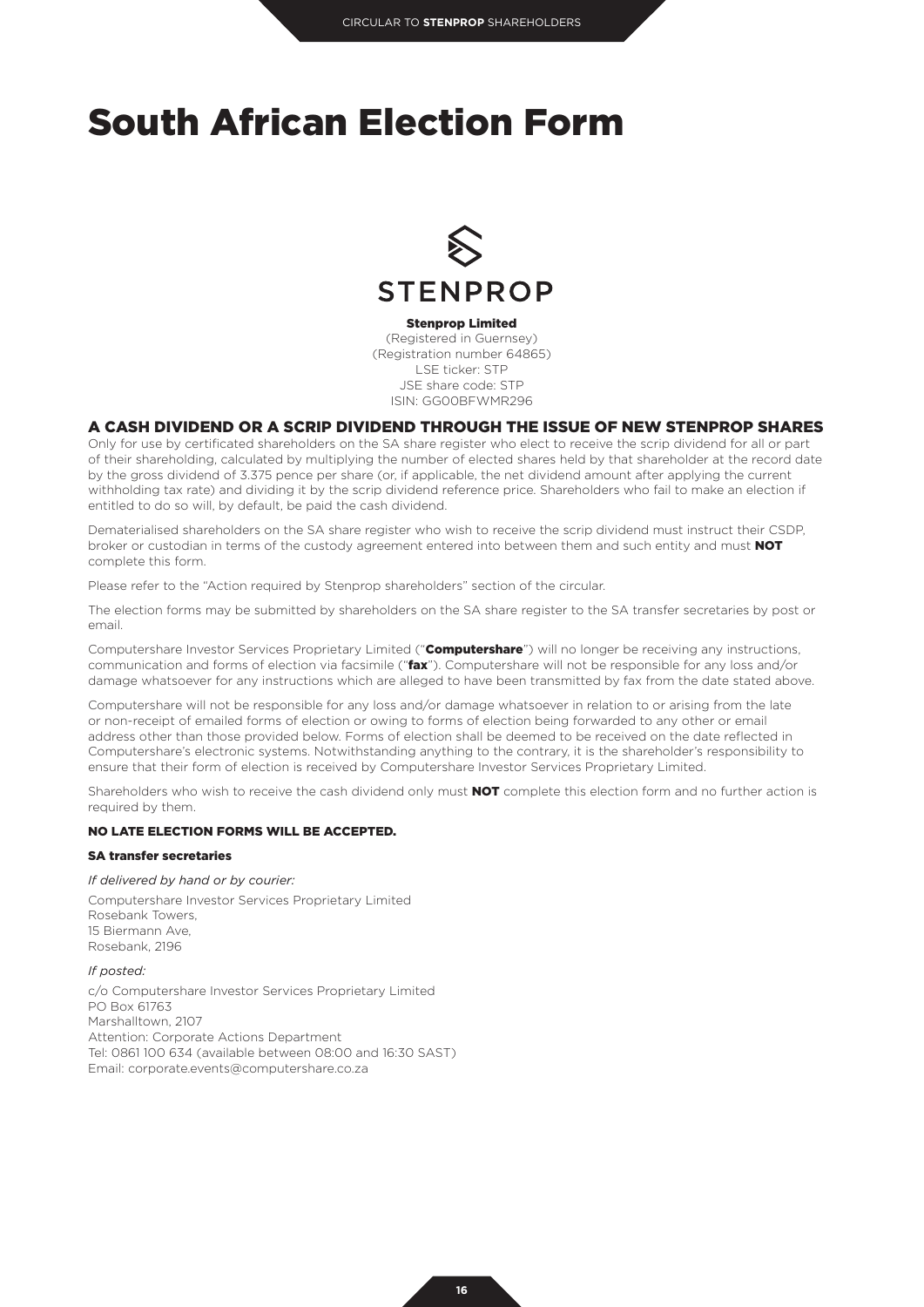#### I/We (name in BLOCK LETTERS)

regarding the election of the scrip dividend:

- hereby irrevocably elect to accept the scrip dividend in respect of the number of Stenprop shares reflected overleaf and on the terms and conditions contained in this election form and in the circular;
- acknowledge that this election form is applicable only in respect of Stenprop shares of which I/we was/were the registered holder(s) at the close of business on the record date, being Friday, 24 July 2020; and
- acknowledge that I/we am/are only entitled to an issue of new, fully-paid Stenprop shares determined using the number of elected shares held at the record date, being Friday, 24 July 2020, multiplied by the relevant gross or net amount of dividend per Stenprop share divided by the scrip dividend reference price.

| Signed at                                                 | on        | 2020 |
|-----------------------------------------------------------|-----------|------|
| Assisted by (where applicable)                            |           |      |
| Signature                                                 | Signature |      |
| Telephone numbers including international and area codes: |           |      |
| Home:                                                     | Work:     |      |
| Cellular phone/mobile number:                             |           |      |
| Email address:                                            |           |      |

# SHAREHOLDERS ARE REQUIRED TO ACCURATELY COMPLETE THE INFORMATION IN THE BLOCKS BELOW:

| Details of the registered Stenprop shareholder                                                                           |                                                                                                             |  |
|--------------------------------------------------------------------------------------------------------------------------|-------------------------------------------------------------------------------------------------------------|--|
| Name and address:                                                                                                        |                                                                                                             |  |
|                                                                                                                          |                                                                                                             |  |
| Certificate number for certificated shareholders on the SA<br>share register with the SA transfer secretaries (if known) | Total number of Stenprop shares held or deemed to be<br>held on the record date, being Friday, 24 July 2020 |  |

Number of shares for which the scrip dividend is elected:

## Signature:

Date of signature:

### Assisted by (where applicable):

Signature:

#### Contact number:

Email address: